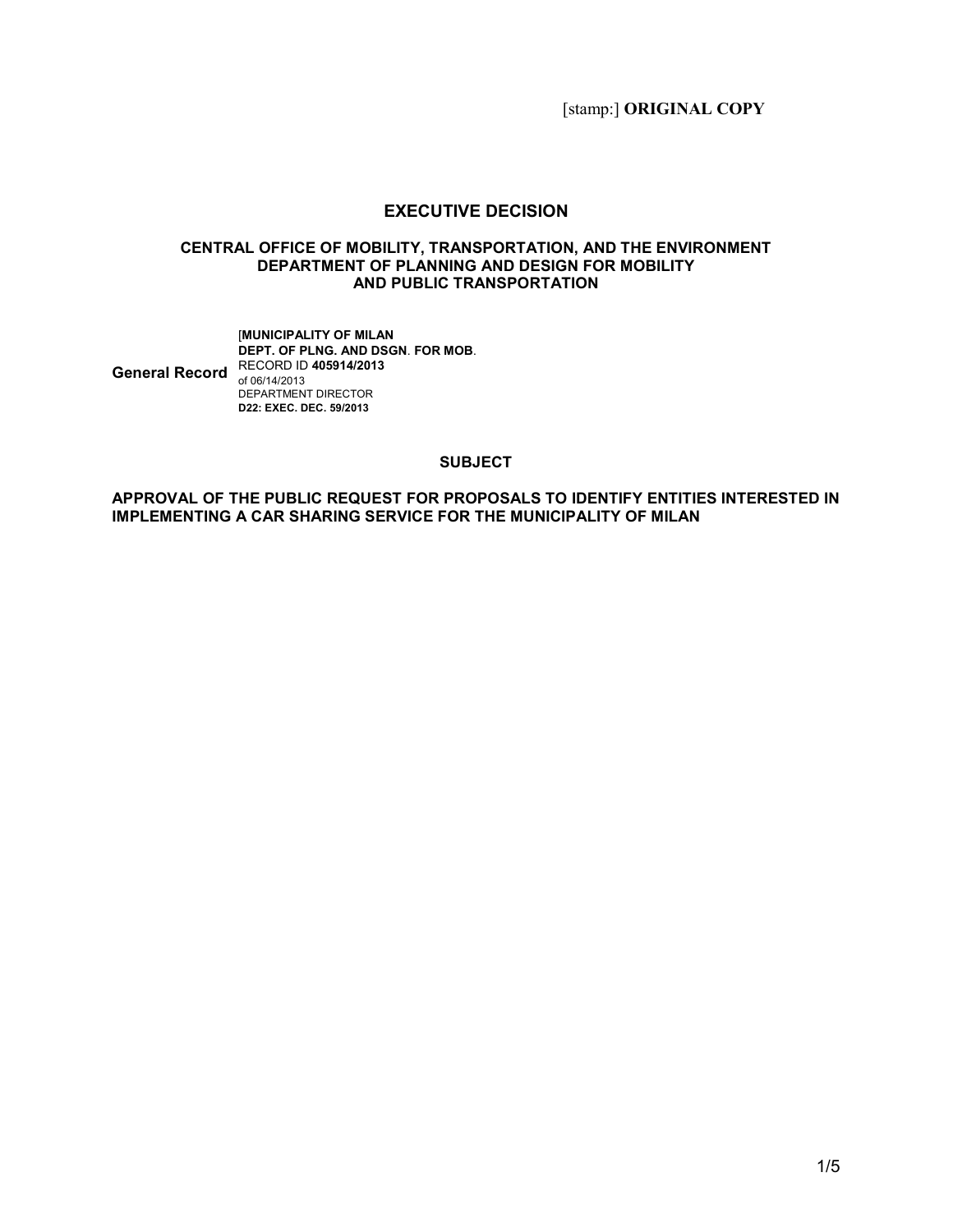# THE DEPARTMENT DIRECTOR

IN VIEW OF:

- Art. 107, paragraphs 2 and 3 of Legislative Decree 267/2000;
- Art. 4, paragraph 2 of Legislative Decree 165/2001;
- Art. 71 of the Statutes of the Municipality of Milan;
- The General Development Plan of the Municipality of Milan for 2011-2016 approved by Milan City Council Decision No. 9 of 03.12.2012;
- Executive City Council Decision No. 1148 of 06/10/2013 effective immediately for a "Car sharing service in the Municipality of Milan"
- The attached public Request for Proposal

### **Whereas**

- The General Development Plan for 2011-2016, approved by Executive City Council Decision No. 9 of 03.12.2012, specifies environmental sustainability and the improvement of the urban mobility system among its primary policy objectives;
- The Planning and Program Report for 2011-2013, approved by Executive City Council Decision No. 11 of 03.28.2011, defines "the planning and implementation of initiatives to support mobility by bicycle, on foot, innovative means of transportation (on-call buses, neighborhood buses, car sharing, and bike sharing)" as a "strategic choice strongly emphasizing development of more sustainable mobility systems in terms of their environmental impact";
- The Planning and Program Report for 2012-2014, approved by Executive City Council Decision no. 23 of 06/29/2012, within the "Sustainable Mobility and Transport" program, has indicated that among the various courses of action, in accordance with the provisions of the General Development Plan, should include the improvement of the urban mobility system by strengthening, rendering more efficient, and supplementing the public transportation system;
- The Decree by the Ministry of the Environment of December 20, 2000 regarding "incentives to Municipalities for the national car sharing program" defines "car sharing" as "a supplementary service to the local public transportation system in which passenger vehicles are used by many individuals after payment of a fee proportional to the time used and mileage traveled, thereby helping to broaden the range of multimodal mobility options available to local entities";
- Lombardy Regional Law No. 6 of 04/04/2012 regarding the "Governance of the transportation sector" has categorized as "an unconventional supplementary service to regional and local public transportation, including systems that employ shared cars, bicycles, and parking, as well as car and bicycle rentals intended for use by many people";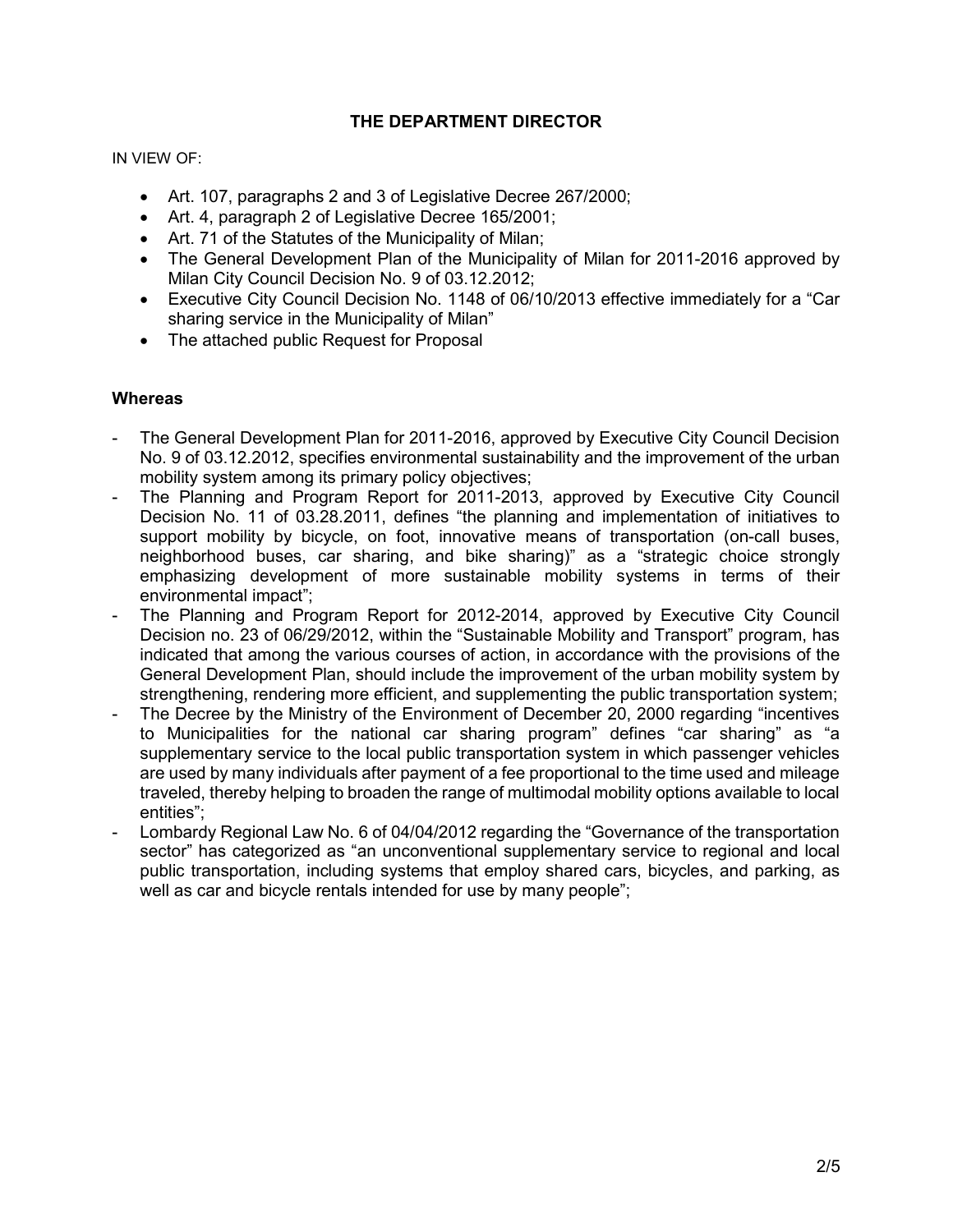# Having noted that

- potential demand for car sharing services in the Municipality of Milan is estimated during an initial development phase at between roughly 16,100 and 53,300 people;
- it is therefore estimated that during an initial development phase, it would be reasonable to consider a fleet numbering between roughly 600 and 2,100 vehicles distributed across the entire municipality;
- the Municipality of Milan, considering the positive effects of reduced atmospheric pollution and traffic identified after the implementation of car sharing services in Milan and the estimates specified above, as well as in performance of the policies specified in the aforementioned municipal decisions, hereby intends to increase the availability of these services by introducing additional features, including:
	- one-way/free parking services that ensure more equitable territorial distribution of the system;
	- **on-demand use without the need for a reservation;**
	- **EXED** increasing the number of vehicles to better reflect the needs of the population and potential users;
	- calculating attractive user fees to promote the use of car sharing services;

# It being determined that

- currently in the Municipality of Milan, the car sharing service is managed by Guidami, a company belonging to ATM S.p.A., in accordance with the currently valid services agreement as a complementary activity to local public transportation services, and E-Vai, a company belonging to the Ferrovie Nord Milano [Northern Milan Railways] group;
- there are a total of 134 vehicles deployed across the Municipality of Milan

# Given that

- by Executive City Council Decision No. 1148 of 06.10.2013 effective immediately for a "Car sharing service in the Municipality of Milan" the following has been ordered:
	- the guidelines for requesting the competent authority to make changes to the service agreement for local public transportation signed by the Municipality of Milan and ATM Servizi S.p.A.;
	- the guidelines for identifying, by way of an RFP, entities interested in implementing car sharing schemes on a pilot basis for three years in the Municipality of Milan;
- the above provision also requires entities interested in offering the car sharing service in the Municipality of Milan and identified by way of the RFP to provide the following: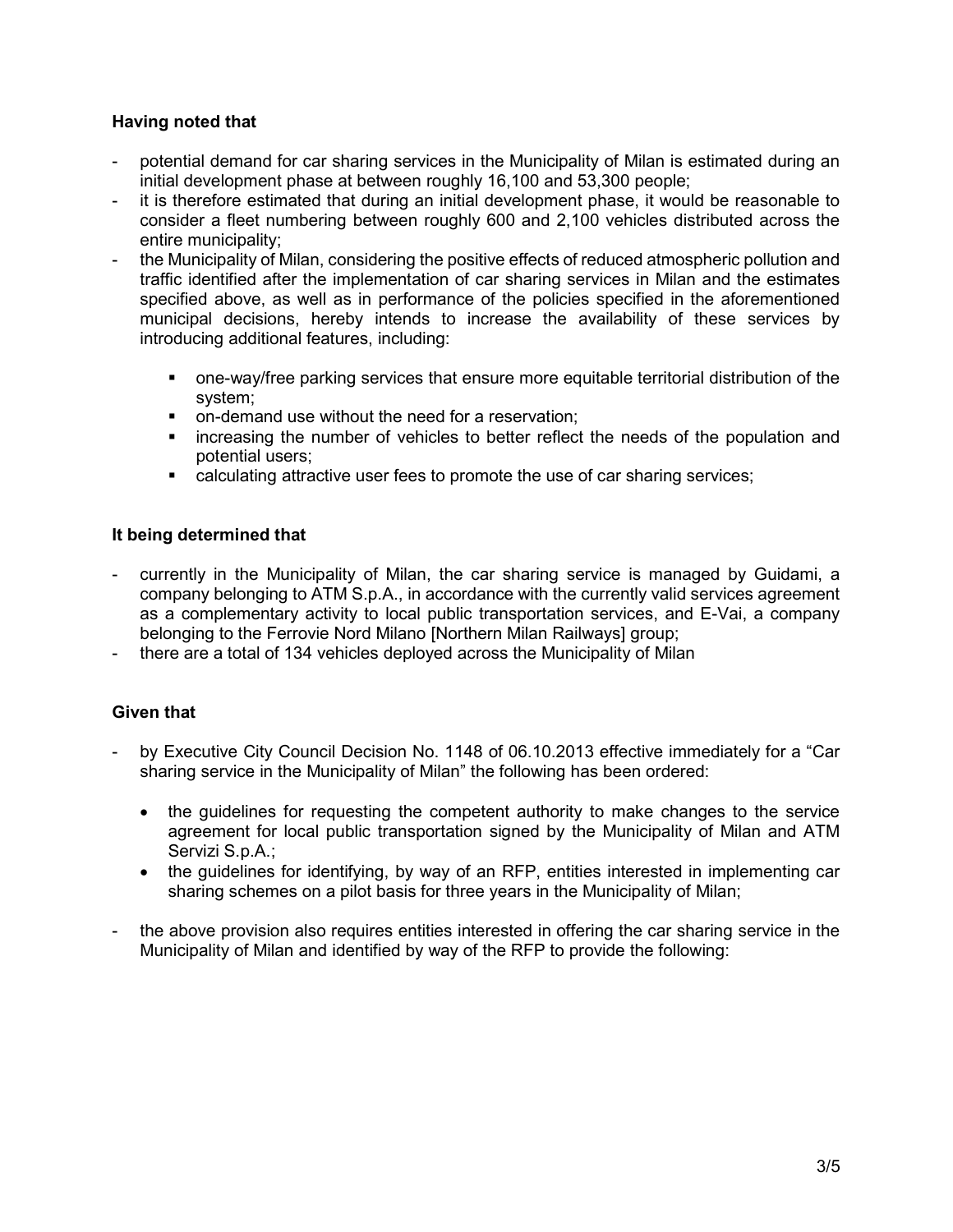- payment of €1,100.00 (one thousand and one hundred euros) per vehicle as a lump sum fee to the Municipality of Milan to use municipal land and services, including maintenance services. This amount may be subject to annual increases;
- furthermore, authorized access to the Area C restricted traffic zone bounded by the ZTL Cerchia dei Bastioni, free parking within areas marked by blue lines for payment, and the right to park freely in areas normally reserved for local resident parking and indicated by yellow lines;

In addition, in relation to the Municipal Administration's intent to incentivize electric mobility, it has been established that the aforementioned fee shall not apply to 100% electric vehicles;

### Given that

- In fulfillment of the above provision, to identify the entities interested in providing "car sharing" activities in the Municipality of Milan, it is now necessary to issue an appropriate RFP, which should specify the following in particular:
	- the individual, subjective requirements these entities must have;
	- the general, objective requirements of the vehicle fleet;
	- the minimum standards of service they must ensure.

The expressions of interest submitted shall be assessed by a specially convened Technical Committee, which will verify the requirements for acceptance of the bid as specified in this provision.

### It being hereby specified that

- With regard to the policies specified under Executive City Council Decision No. 1448/2013, to ensure proper continuity of service to users, it will be necessary to include in the RFP that continuous 24-hour service must be guaranteed every day of the year for a period of no less than 12 months;
- In order to also ensure adequate territorial coverage, the service offered must always be implemented with availability to users of at least 90% of the fleet declared in the expression of interest submitted, in any case a minimum fleet of 80 per operator and distributed at least across the inhabited downtown area as defined in Art. 4 of Legislative Decree No. 285 of April 30, 1992.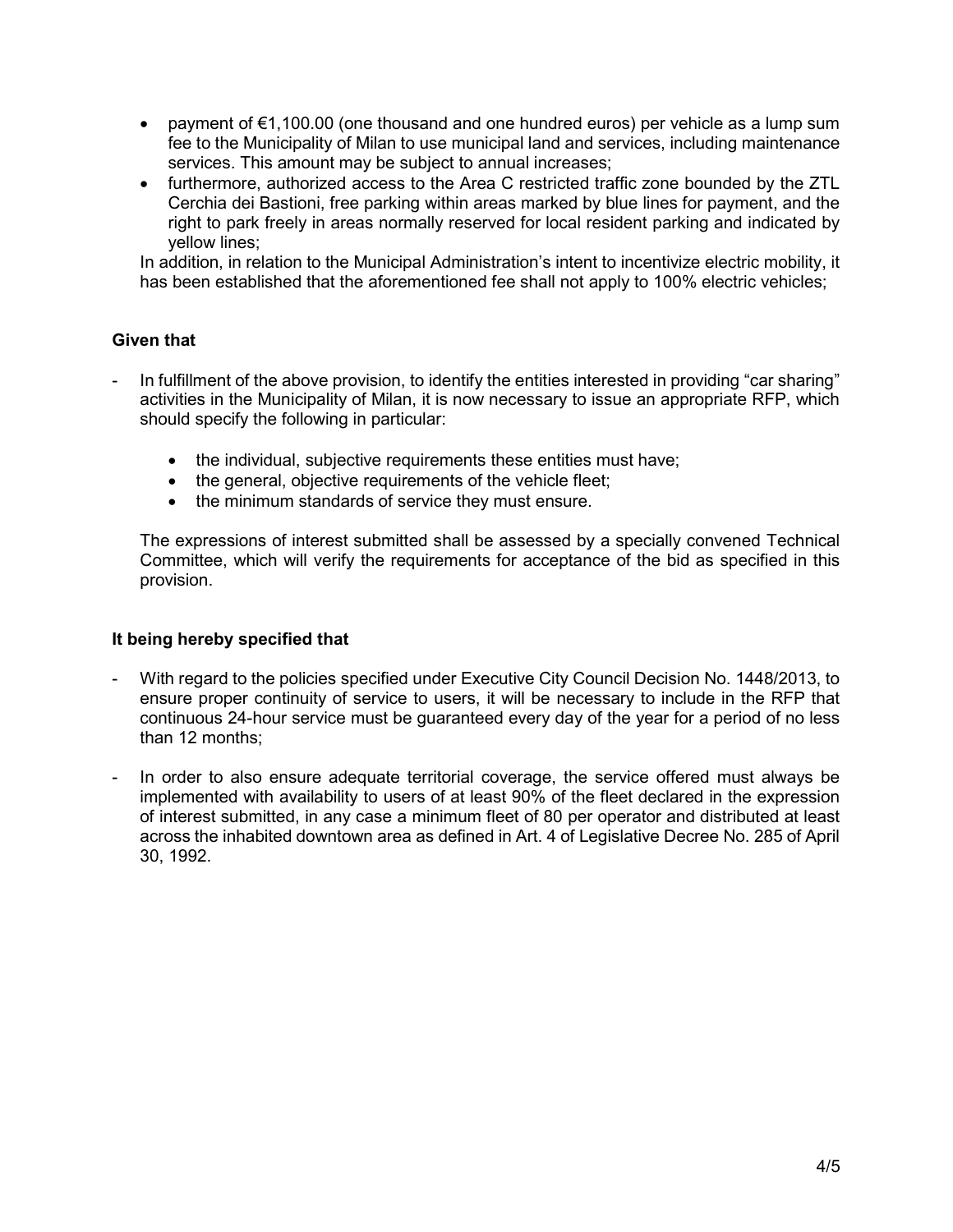# in light of the foregoing

### [THE DEPARTMENT DIRECTOR] HEREBY DECIDES

- 1. to approve the attached Request for Proposals from entities interested in providing car sharing services in the Municipality of Milan;
- 2. to approve immediate publication of the Request for Proposals on the Municipal Administration's institutional web portal until December 31, 2013;
- 3. to acknowledge that all subsequent matters of an operational nature shall fall under the jurisdiction of the Department of Planning and Design for Mobility and Public Transportation;

DIRECTOR DEPARTMENT OF PLANNING AND DESIGN FOR MOBILITY AND PUBLIC TRANSPORTATION [signature] Mr. Stefano Riazzola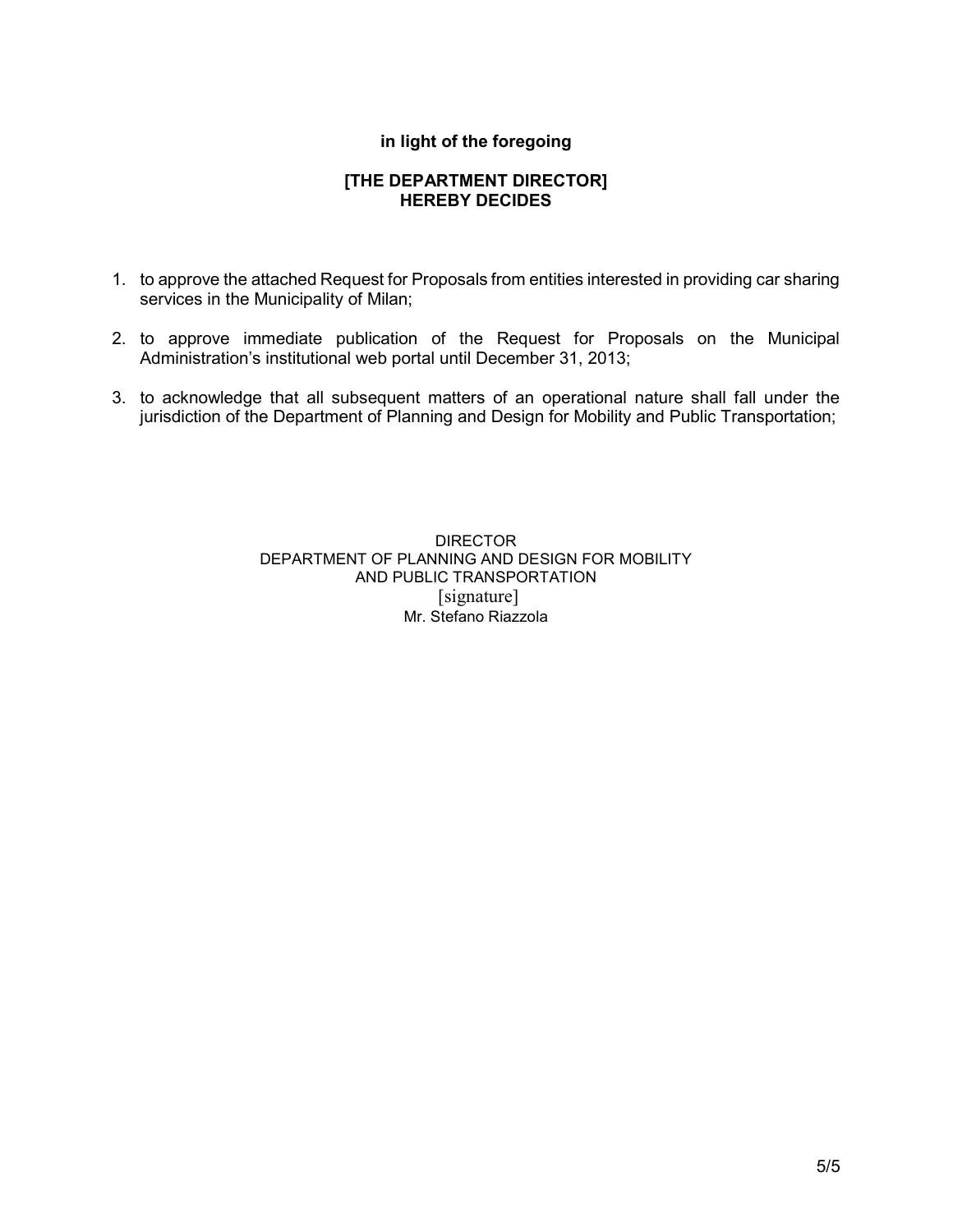DEPARTMENT OF PLANNING AND DESIGN FOR MOBILITY AND PUBLIC TRANSPORT DEPARTMENT DIRECTOR MR. STEFANO RIAZZOLA [signature]

Attachment to Executive Decision 59/2013 of the Department of Planning and Design for Mobility and Public Transportation

#### PUBLIC REQUEST FOR PROPOSALS TO IDENTIFY ENTITIES INTERESTED IN IMPLEMENTING CAR SHARING SERVICES IN THE MUNICIPALITY OF MILAN

In view of Executive City Council Decision No. 1148 of 06.10.2013 for a "Car sharing service in the Municipality of Milan";

In view of the Executive Decision by the Director of the Department of Planning and Design for Mobility and Public Transportation No. .../2013 of ..................... by which this RFP has been approved;

the Municipality of Milan, Central Office of Transport, Mobility, and Environment - Department of Planning and Design for Mobility and Public Transportation, located at via Beccaria 19, Milan,

### with this Request for Proposals

intends to select one or more entities interested in implementing a car sharing for a three-year pilot period as a public service complementing local public transportation in accordance with Art. 2, para. 6 of Lombardy Regional Law No. 6 of April 4, 2012.

### 1. Entity sponsoring the initiative

The Municipality of Milan – Central Office of Transportation, Mobility, and Environment – Department of Planning and Design for Mobility and Public Transportation Via Beccaria 19 – 20122 Milan

#### 2. Scope and purpose

The Municipality of Milan, considering the positive effects from reduced atmospheric pollution and traffic identified after the implementation of car sharing services on its territory, hereby intends to increase the availability of these services on a pilot basis for three years by identifying entities on the market interested in providing this service across the same territorial jurisdiction.

To incentivize the spread of car sharing services, the Municipality or Milan intends to identify the service provider or providers interested in providing the car sharing service, defining the requirements as listed in this RFP.

The interest in implementing the car sharing service within the territory of the City of Milan by those entities fulfilling the requirements as specified under no. 3 and identified through the mechanism of this RFP, entails:

payment of a flat fee of  $\epsilon$ 1,100.00 (one thousand and one hundred euros) per vehicle to the Municipality of Milan to use municipal land and services, including maintenance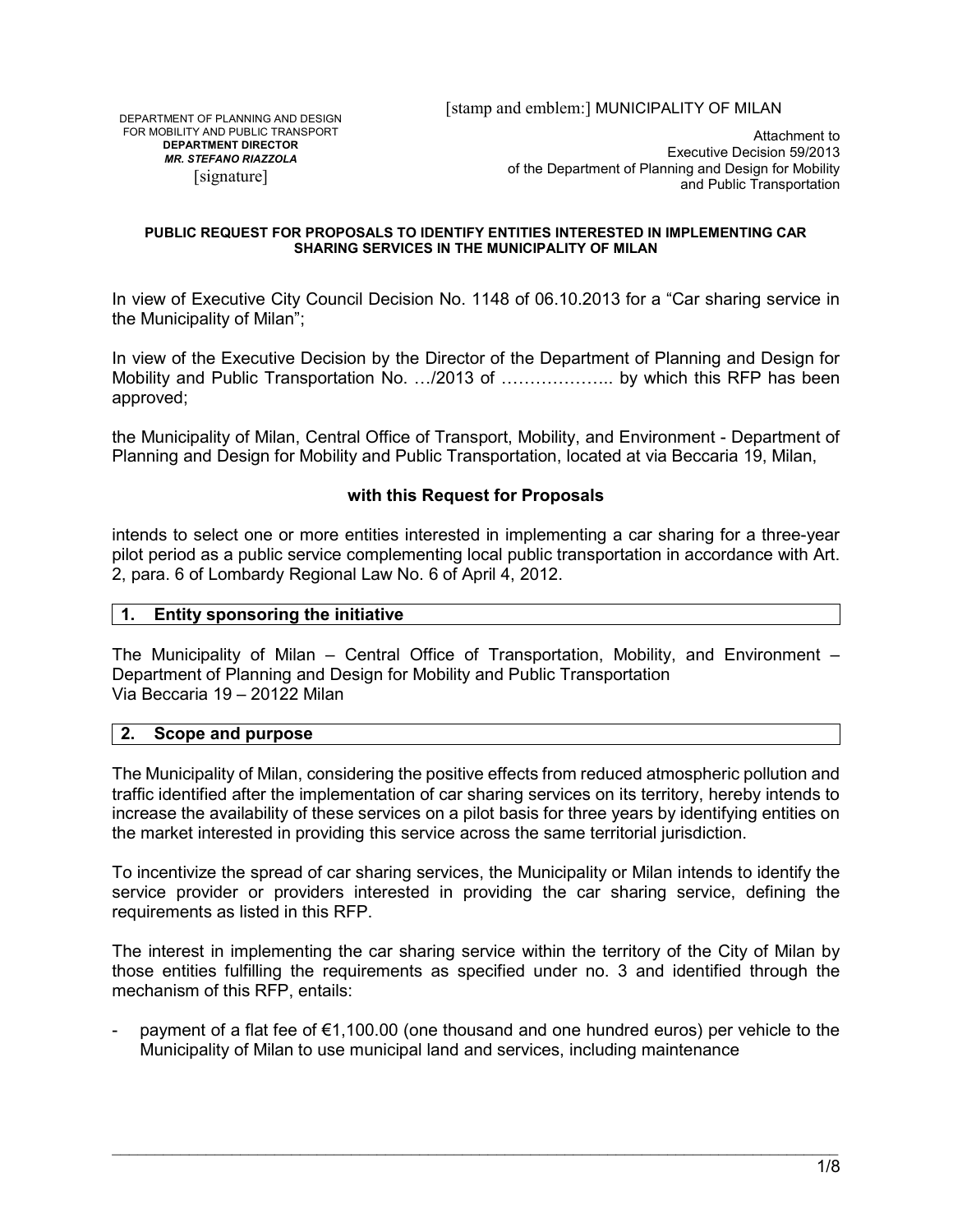services. This amount may be subject to annual increases;

authorized access to the Area C restricted traffic zone bounded by the ZTL Cerchia dei Bastioni, free parking within areas marked by blue lines for payment, and the right to park freely in areas normally reserved for local resident parking and indicated by yellow lines.

In order to incentivize the spread of electric mobility, the aforementioned fee shall not apply to 100% electric vehicles.

# 3. Entities allowed to participate and criteria

Public and private entities, be they organized as single proprietorships or firms, temporary business associations, or even consortia – as long as they fulfill the requirements listed below – may submit an expression of interest in providing car sharing services.

### a) Subjective requirements

Entities interested in participating in the RFP must:

- 1. be enrolled in the Commercial Register as specified by the regulation in Presidential Decree No. 581 of December 7, 1995;
- 2. fulfill the moral requirements as provided under Art. 11 of Royal Decree No. 773 of June 18, 1931;
- 3. not be subject to prohibition, forfeiture or suspension as per Art. 67 of Legislative Decree No. 159 of September 6, 2011;
- 4. possess at least two years of qualified experience in operating shared mobility services or public transportation;

# b) Objective requirements

The car sharing fleet must be constituted by one or more of the following types of vehicles:

- 1. Electrical vehicles;
- 2. Hybrid vehicles, powered by methane (also bimodal) and LPG (also bimodal);
- 3. Gasoline engine vehicles meeting the Euro 5 emission standard and subsequent standards;
- 4. Diesel engine vehicles complying with pollution limits as per European Council Directive 70/220/EEC as subsequently amended, or as per the equivalent UNECE regulations for which the emissions do not exceed the Euro 5 limit in terms of particulate mass;

In the case of bimodal vehicles as described in number 2, the alternative power system to electric, methane, or LPG must meet the criteria specified in numbers 3 and 4.

Interested entities must guarantee minimum standards of service as described in section 4 of this RFP.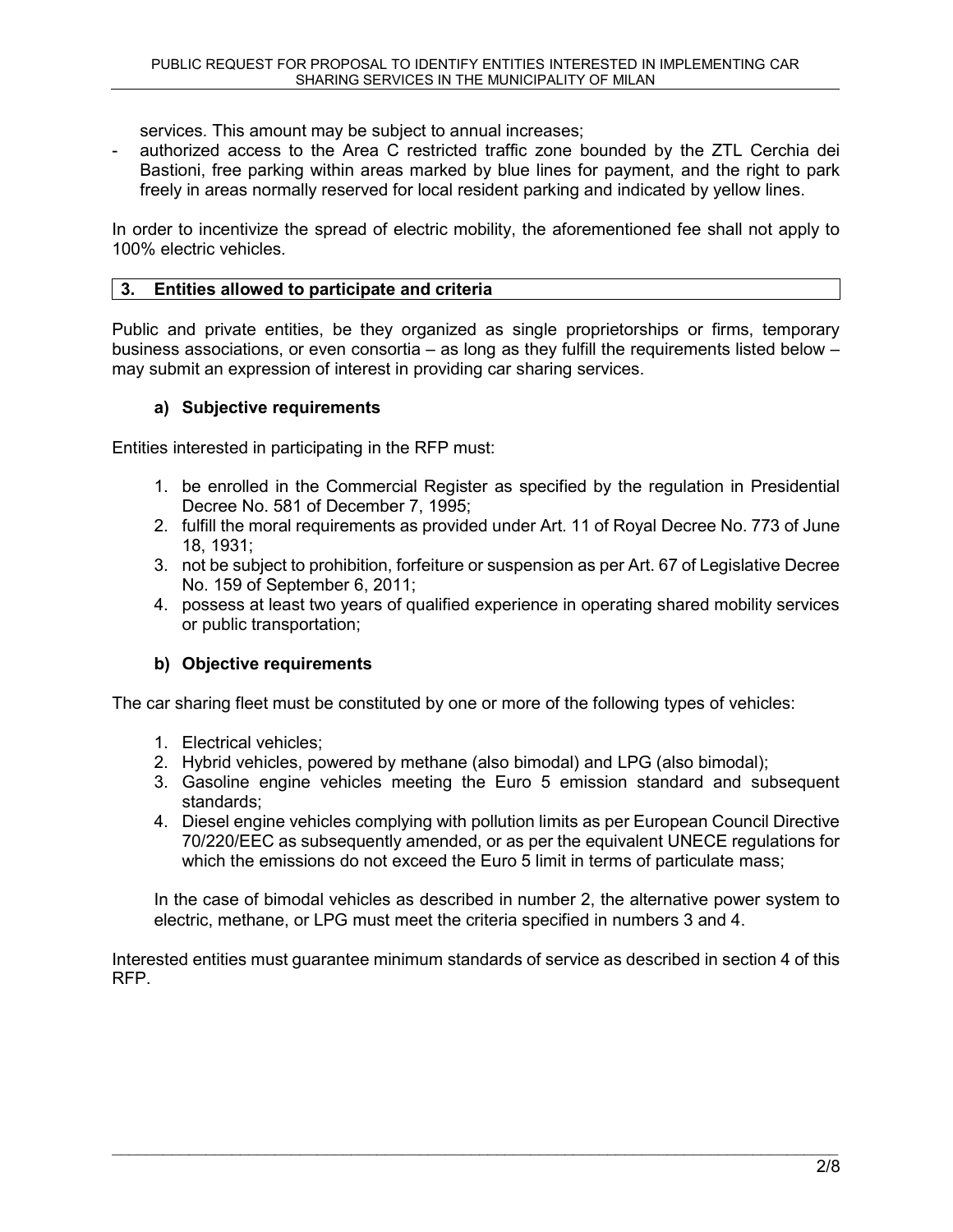Interested applicants must guarantee the launch of services within 90 days of being notified of their selection.

### 4. Minimum standards of service

- a) Continuous 24-hour service must be guaranteed every day of the year for a period of no less than 12 months.
- b) The service must be implemented always with availability to users of at least 90% of the fleet declared in the expression of interest, and in any case a minimum fleet of 80 vehicles per operator and in relation to the coverage of the metropolitan area as specified in point h below.
- c) The operator must guarantee an active call center service available for the entire period of service's provision.
- d) The service must be available within the municipality as per the free-floating car sharing scheme better known as "one-way."
- e) Quick reservations must be available right up to the moment of vehicle use; in other words, if the vehicle is free, it can be used without the need to reserve it.
- f) The service must be available without any minimum requirement either in terms of time or distance.
- g) The service must be available to users possessing the minimum requirements without any element of exclusion (without prejudice to the rules for subscribing to the service).
- h) The car sharing service must be available at least within the inhabited downtown area as defined in Art. 4 of Legislative Decree No. 285 of April 30, 1992.
- i) The usage charges must include all costs for operating the vehicle, including fuel and every other aspect associated with its use such as maintenance and repairs, lubricants, tires, etc. These charges must be reported to the Municipality of Milan prior to service activation and any time a change is made thereto.
- j) The operators, at least once a year, must carry out a "CUSTOMER SATISFACTION" survey (e.g. over the phone to subscribers), the results of which must be reported to the Municipality of Milan. The customer satisfaction survey must include the criteria specified in section 5 of this RFP.
- k) Every three months, the car sharing operators must send a report to the Municipality of Milan (both on paper and in an editable digital form) containing data regarding the number of subscribers, number of users, number of vehicles by model/type, number and location of rentals and drop-offs, hours of use, and kilometers traveled per vehicle and per trip.
- l) Operators also must provide a web service that exhibits data on the usage status and location of vehicles in service within the Municipality of Milan. The modalities will be defined during the service launch phase.
- m) The operator must have available as its own property, under lease, or privately rented without driver: mopeds/scooters, motorcycles, and category L1, L2, L3, L5, M1, and N1 vehicles as per Article 47 of Legislative Decree No. 285 of April 30, 1992.
- n) The vehicles must feature liability insurance coverage with a cap of at least €6,000,000.00 (six million euros) covering both the driver and third party passengers, in addition to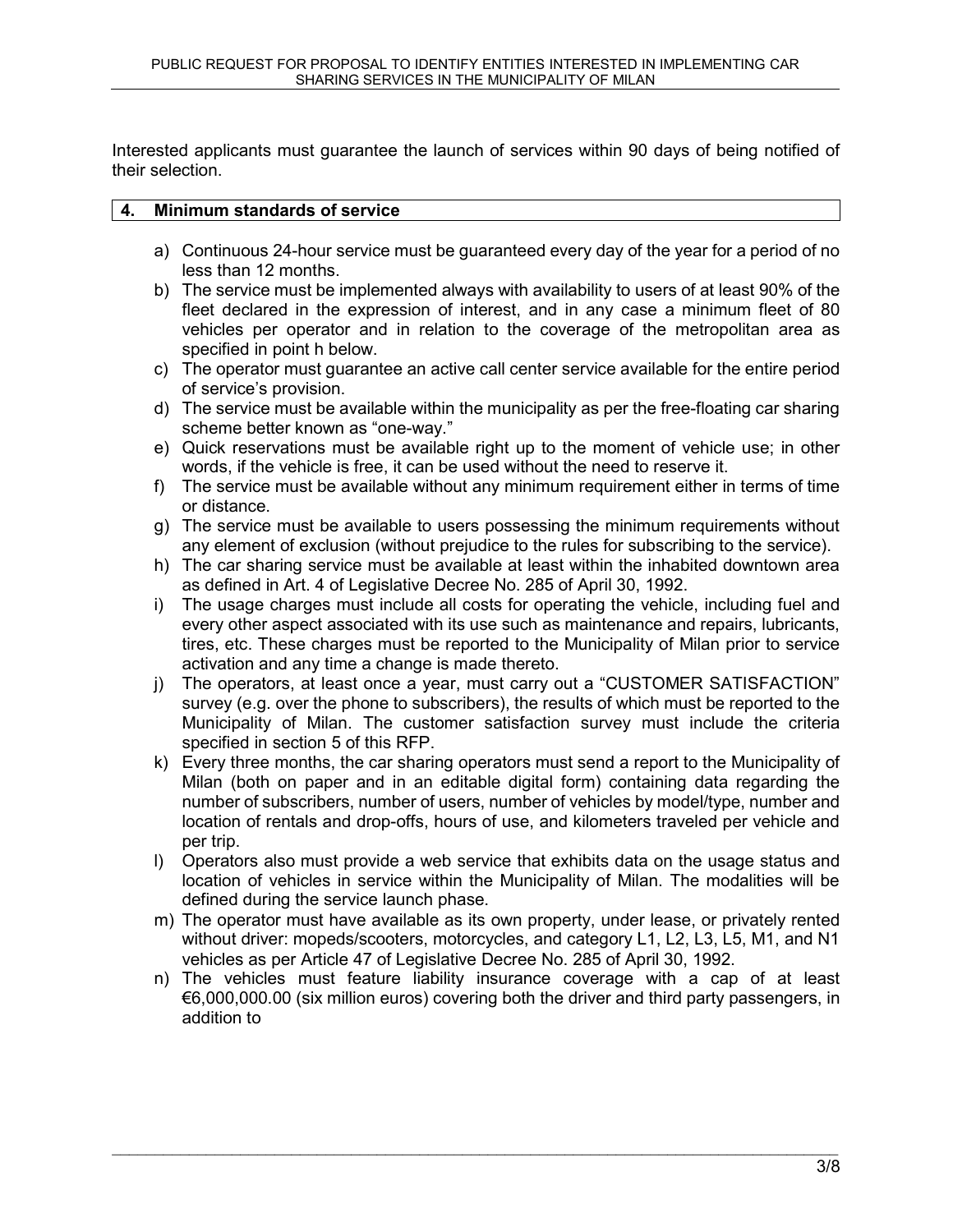theft, fire, and accidental damage with a predefined deductible charged to the user.

- o) The car sharing vehicle fleet must be renewed periodically to ensure its vehicles are constantly up-to-date in terms of the technology requirements specified by municipal standards for emissions of  $CO<sub>2</sub>$  and pollutants. Vehicles more than four years old and/or with mileage exceeding 100,000 are prohibited from use in the car sharing service.
- p) New vehicles included in the service must belong to a more advanced Euro emissions class than those already in the fleet and feature adequate levels of safety as specified by the EU's EURONCAP program.
- q) 90% of car sharing fleet vehicles must measure less than 450 cm in length.
- r) Vehicles must be recognizable by featuring the Municipality of Milan's logo measuring no less than 200 cm<sup>2</sup> on the sides; the vehicles may also feature the operator's logo;
- s) At least one vehicle per hundred and no less than one vehicle per provider must be equipped to transport persons with reduced mobility;
- t) If the Municipality of Milan should provide systems and support for sharing entitlements and/or subscriptions to public transportation and additional services, the car sharing operators shall be obligated to comply with these systems and guarantee their interoperability.

# 5. Customer satisfaction indicators

The periodic customer satisfaction survey must include the following indicators:

- a) Efficiency of the service;
- b) Service reliability;
- c) Vehicle cleanliness;
- d) State of vehicle maintenance;
- e) Ease of locating vehicles in the area of coverage;
- f) User's ease of access to the service;
- g) Ease of purchasing/paying for the service;
- h) Clarity of the service usage fees;
- i) Price suitability;
- j) Vehicle comfort, understood as on-board space, ease of driving, and ease of access to the vehicle;
- k) Information on the use (type, promptness, and clarity);
- l) Perceived respect for the environment;
- m) Ease of communicating with the company (e.g. call center, sending suggestions, complaints, etc.);
- n) Overall assessment;
- o) Awareness of the service across the coverage area through interviews with non-users;

The periodic survey also must include a definition of the most important factors, or those factors with the most impact on the customer's overall satisfaction. The importance of factors must be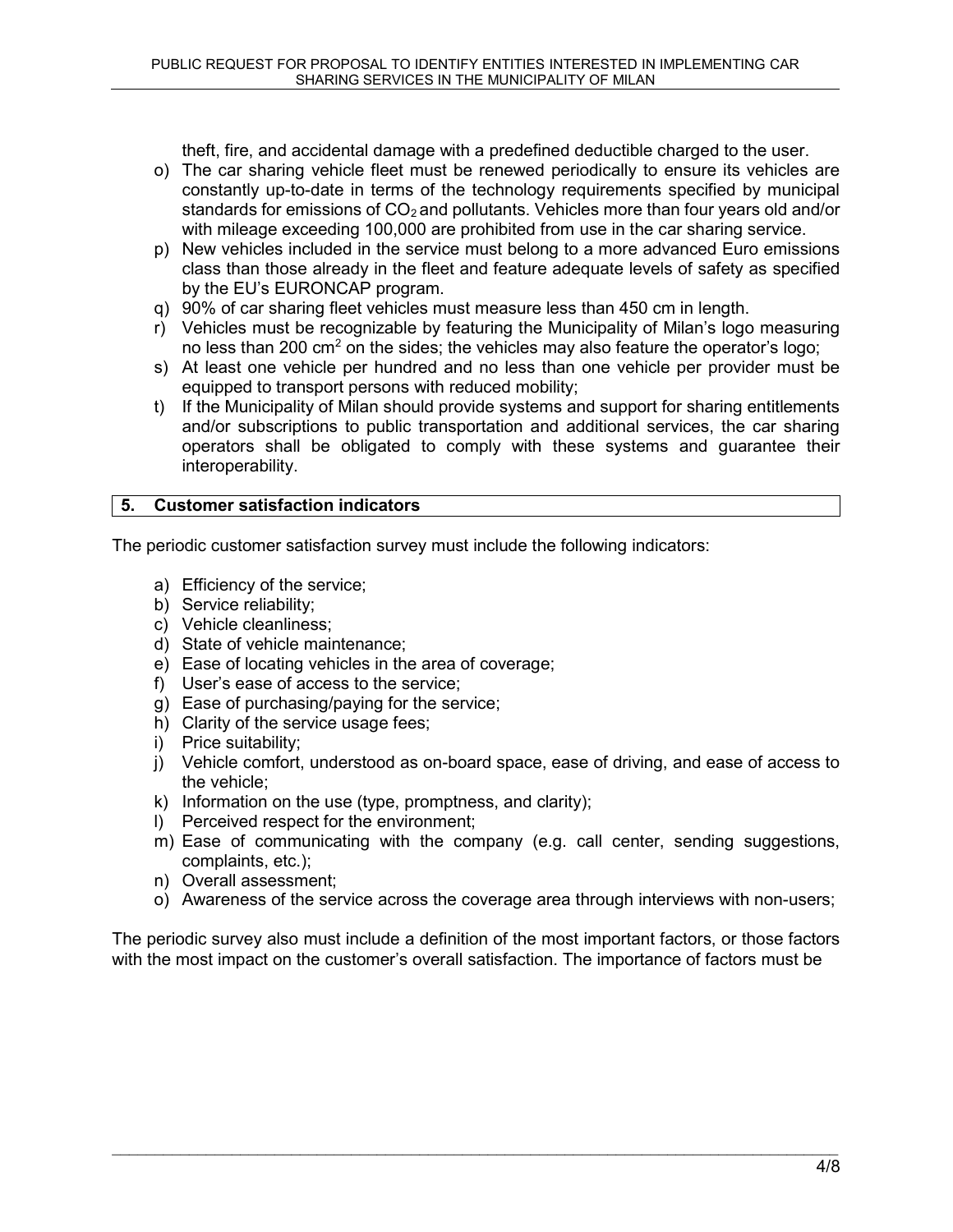rated by asking interviewees to point out no more than three factors among those specified that are the most important to them.

The period for conducting the survey and defining the population to interview (structure and number) must be agreed with the Municipality of Milan to obtain statistically reliable results with regard to the perceived quality in the population of reference (i.e. all users of the service). The Municipality of Milan must approve the final questionnaire to submit to users and the structure of reports to be provided before the interviews are conducted.

### 6. Customer satisfaction indicators

The expression of interest must include the following:

- a) operator information: company name and legal form, registered office, tax domicile, Tax ID /VAT No., enrollment number in the Commercial Register, any headquarters if different from the registered office, address for any communications regarding the selection (with telephone and fax numbers), and email address;
- b) personal information, Tax ID and position held by the company's legal representative;
- c) brief description of the activities conducted and their economic extent;
- d) the proposed period with the expression of interest to provide a car sharing service in the Municipality of Milan for no less than twelve months but no longer than the pilot period;
- e) number of vehicles comprising the car sharing fleet and rights of use of the vehicles proposed;
- f) types of vehicles comprising the fleet
- h) geographic range of the system proposed

A photocopy of a valid ID of the legal representative duly signing the expression of interest must be attached thereto, as well as a copy of the management rules, service card and contract template edited to comply with the stipulations of this RFP.

### 7. Rules for submitting expressions of interest

Expressions of interest must be written in Italian and submitted on letterhead to the Municipality of Milan, under penalty of exclusion, in a duly sealed envelope within and no later than the final 12:00 P.M. deadline on December 31, 2013, at the following address: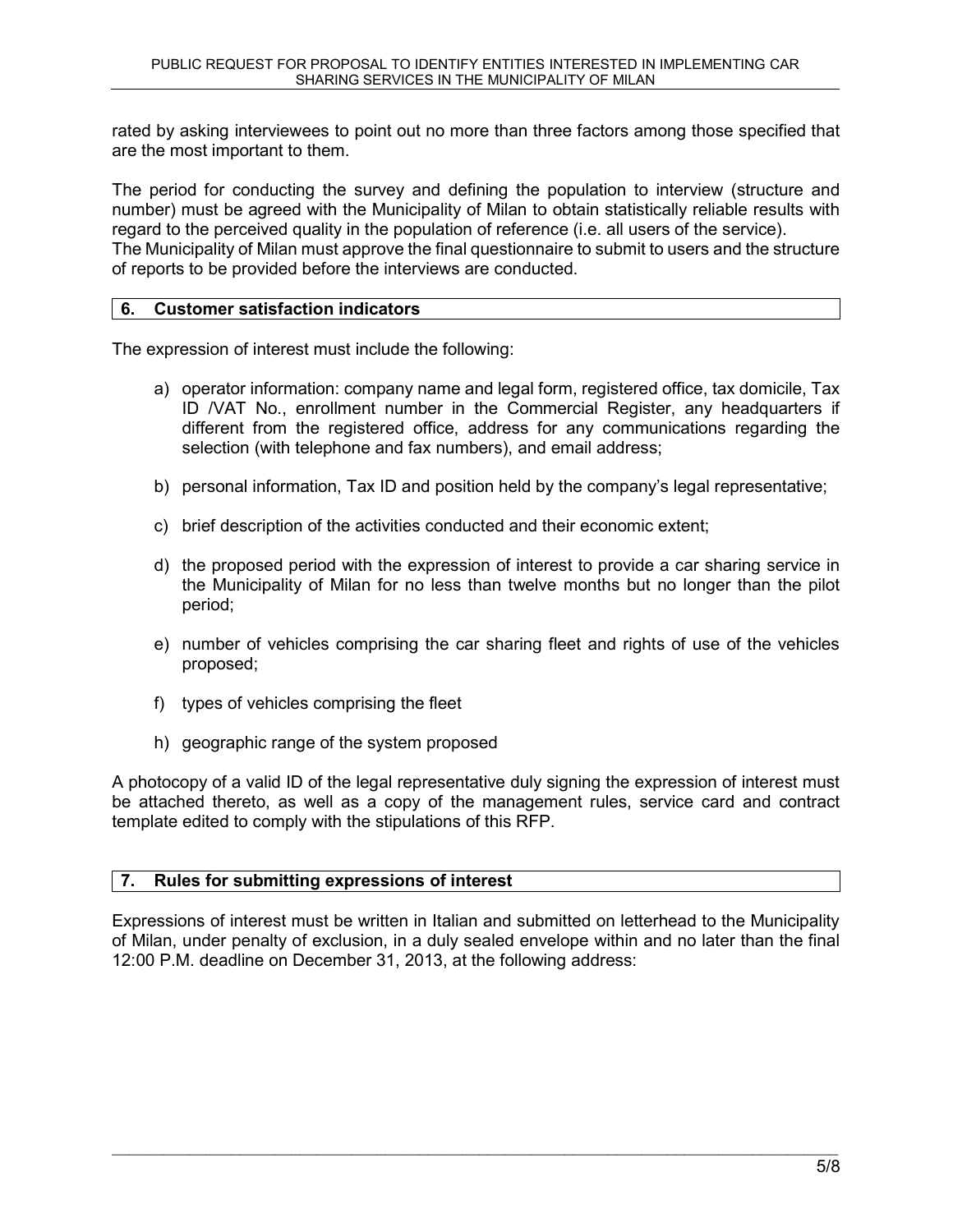### MUNICIPALITY OF MILAN CENTRAL OFFICE OF TRANSPORTATION, MOBILITY, AND THE ENVIRONMENT DEPARTMENT OF PLANNING AND DESIGN FOR MOBILITY AND PUBLIC TRANSPORTATION VIA BECCARIA 19 – 20122 MILAN

in one of the following ways:

- hand-delivered to the Records Office of the Central Office of Transportation, Mobility, and the Environment (hours open to the public: Monday-Friday, 9:00 a.m. to 12:00 p.m.),
- by registered mail with notice of receipt through the post office or authorized courier service.

The receipt or stamp provided by the Records Office of the Central Office of Transportation, Mobility, and the Environment shall be the only official record of the time and day of receipt of the parcel.

Late receipt of the parcel, regardless of the service used, will be at the bidder's own risk.

The envelope must feature the following writing:

"EXPRESSION OF INTEREST FOR THE IDENTIFICATION OF ENTITIES INTERESTED IN PROVIDING CAR SHARING SERVICES IN THE MUNICIPALITY OF MILAN"

### 8. Selection process

Expressions of interest received shall be evaluated by a duly convened Technical Commission, which will verify the applicants' fulfillment of the requirements to determine the acceptability of the proposal submitted.

This RFP shall remain on the Municipal Notice Board until December 31, 2013 and the Technical Commission will convene periodically by the  $15<sup>th</sup>$  day of every month, starting in July 2013, in order to evaluate expressions of interest submitted by the last day of the preceding month.

### 9. Authorization and guarantees

Entities deemed suitable shall be granted due temporary authorization pending submission of a deposit of €50.00 (fifty euros) for each vehicle included in the expression of interest by bank or insurance guarantee for the same duration as the service period specified in the expression of interest.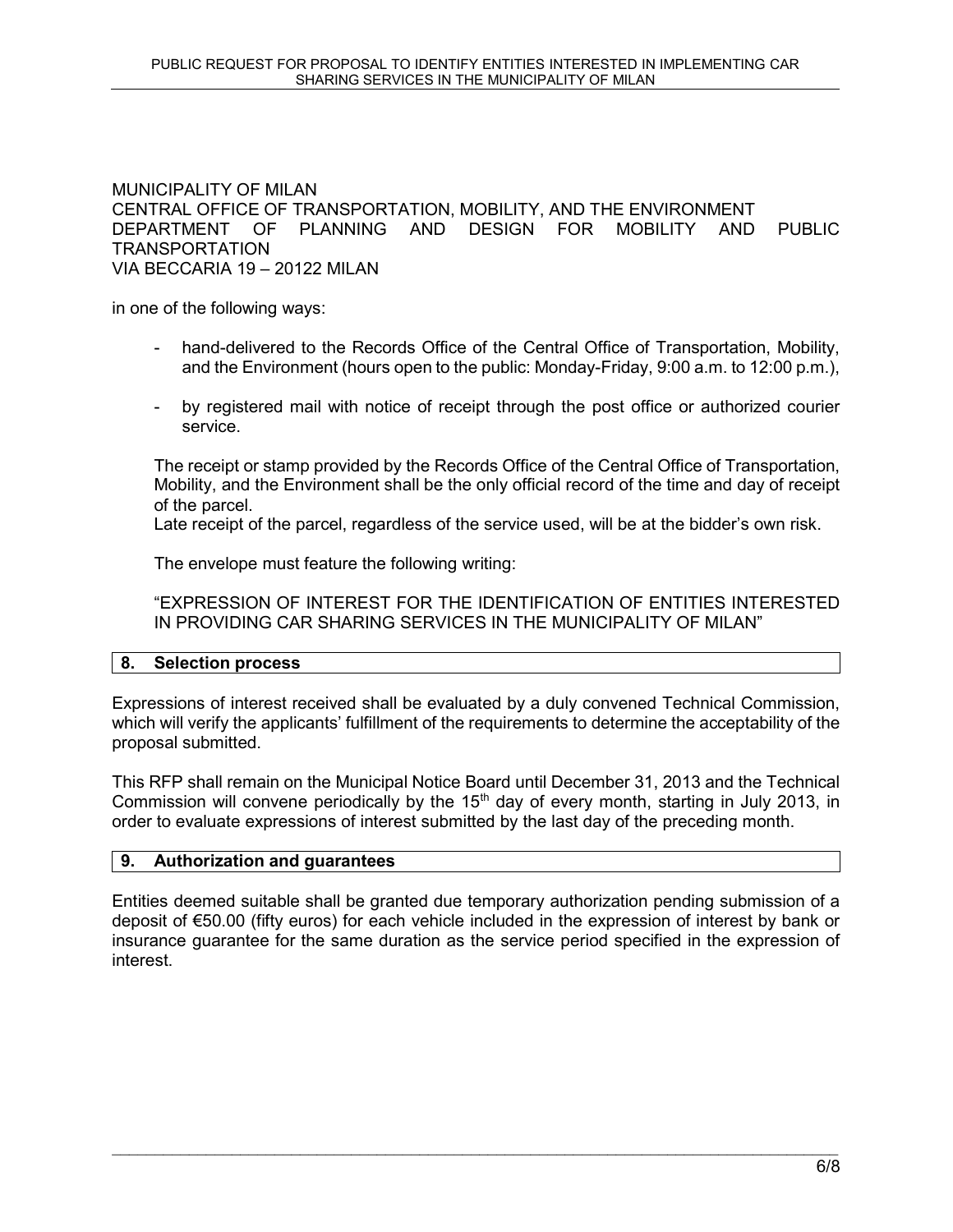# 10. Case for termination

The Municipality of Milan reserves the right to terminate the aforementioned authorization in the following cases:

- confirmed non-fulfillment of the requirements specified in section 3, or subsequent loss thereof
- lack of compliance with the minimum standards of service as described in section 4

### 11. Responsibility for the RFP procedure

Pursuant to Art. 8 of Law No. 241 of August 7, 1990, we hereby inform that the person responsible for the RFP procedure is the Director of the Department of Department of Planning and Design for Mobility and Public Transportation, Mr. Stefano Riazzola (phone: 02.88468304, fax: 02.88468335, email: MTA.Pianificazione@comune.milano.it).

### 12. Handling of personal data

In accordance with Art. 13 of Legislative Decree No. 196/2003 "Personal Data Protection Code," interested entities are advised that personal data supplied directly in the expression of interest submitted for this RFP or acquired for that purpose shall be processed by the Municipality of Milan as the entity in charge of processing said data as part of the institutional functions specified in the legal system, exclusively for the purpose of identifying car sharing operators in the Municipality of Milan.

Personal data shall be processed using procedures – including IT systems – in the manner and within the limits required to achieve the aforementioned objectives.

Submission of data is mandatory and failure to do so shall result in the inability to evaluate the RFP submission or complete the steps necessary and inherent to the procedure.

For the procedure, only that sensitive and legal data shall be processed that is deemed indispensable for carrying out institutional activities.

Personal data may be shared with other public and private entities and can be distributed as deemed adequate, relevant and not excessive in relation to the purposes for which they are collected and/or further processed by law, with particular regard to standards of transparency and publication. To this end, the provisions approved by the competent authorities and relative results (e.g. any lists or classifications) shall be shared by publication in the forms prescribed by the applicable laws and online on the website of the Municipality of Milan.

Data shall be processed by natural persons duly authorized and designated as the individuals responsible for such activities; furthermore, they are recognized as such by the Director of the Department of Planning and Design for Mobility and Public Transportation in his capacity as the Data Processing Manager.